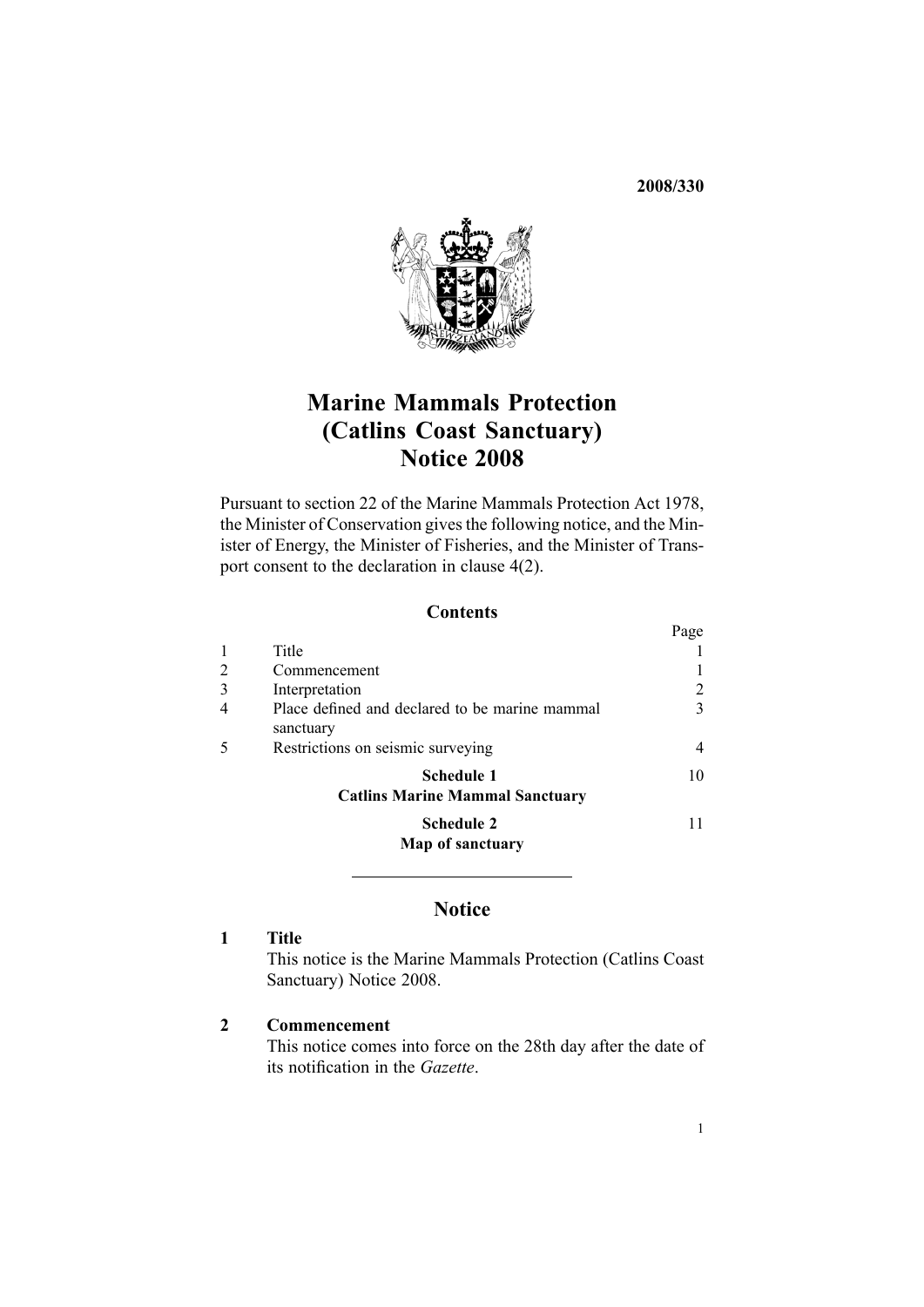# <span id="page-1-0"></span>**3 Interpretation**<br>(1) In this notice, u

- In this notice, unless the context otherwise requires,
	- **acoustic seismic survey** means <sup>a</sup> seismic survey carried out using acoustic pressure waves

# **acoustic source—**<br>(a) means a sou

- means a source of acoustic pressure waves used, or intended to be used, for the purpose of an acoustic seismic survey; and
- (b) in relation to <sup>a</sup> source vessel, means an acoustic source on or controlled from the vessel

### **activate** includes reactivate

**cetacean** means an animal that is <sup>a</sup> whale or dolphin within the meaning of the Marine Mammals Protection Regulations 1992

**during poor visibility** means at night, during visibility of <sup>2</sup> km or less, or in wind of Beaufort <sup>4</sup> or stronger

**explosion**—

- (a) means <sup>a</sup> sudden release of energy (whether chemical or mechanical); but
- (b) does not include the release of energy by an airgun or boomer

**internal waters** has the meaning <sup>g</sup>iven by [section](http://www.legislation.govt.nz/pdfLink.aspx?id=DLM442667) <sup>4</sup> of the Territorial Sea, Contiguous Zone, and Exclusive Economic Zone Act <sup>1977</sup>

**low-water line** has the meaning given by [section](http://www.legislation.govt.nz/pdfLink.aspx?id=DLM442587)  $2(1)$  of the Territorial Sea, Contiguous Zone, and Exclusive Economic Zone Act <sup>1977</sup>

**mitigating acoustic device**, in relation to an acoustic source, means a low-power source of acoustic pressure waves, with a minimum source level of 160 dB re uPa-m (whether part of or attached to the source, separate from the source, or constituted by the source operating in another mode), intended to be used to deter cetaceans from approaching the source

**passive acoustic monitoring** means the use of a towed hydrophone array with <sup>a</sup> minimum detection range of <sup>1</sup> <sup>000</sup> m, coupled with appropriate software, to detect the vocalisations of cetaceans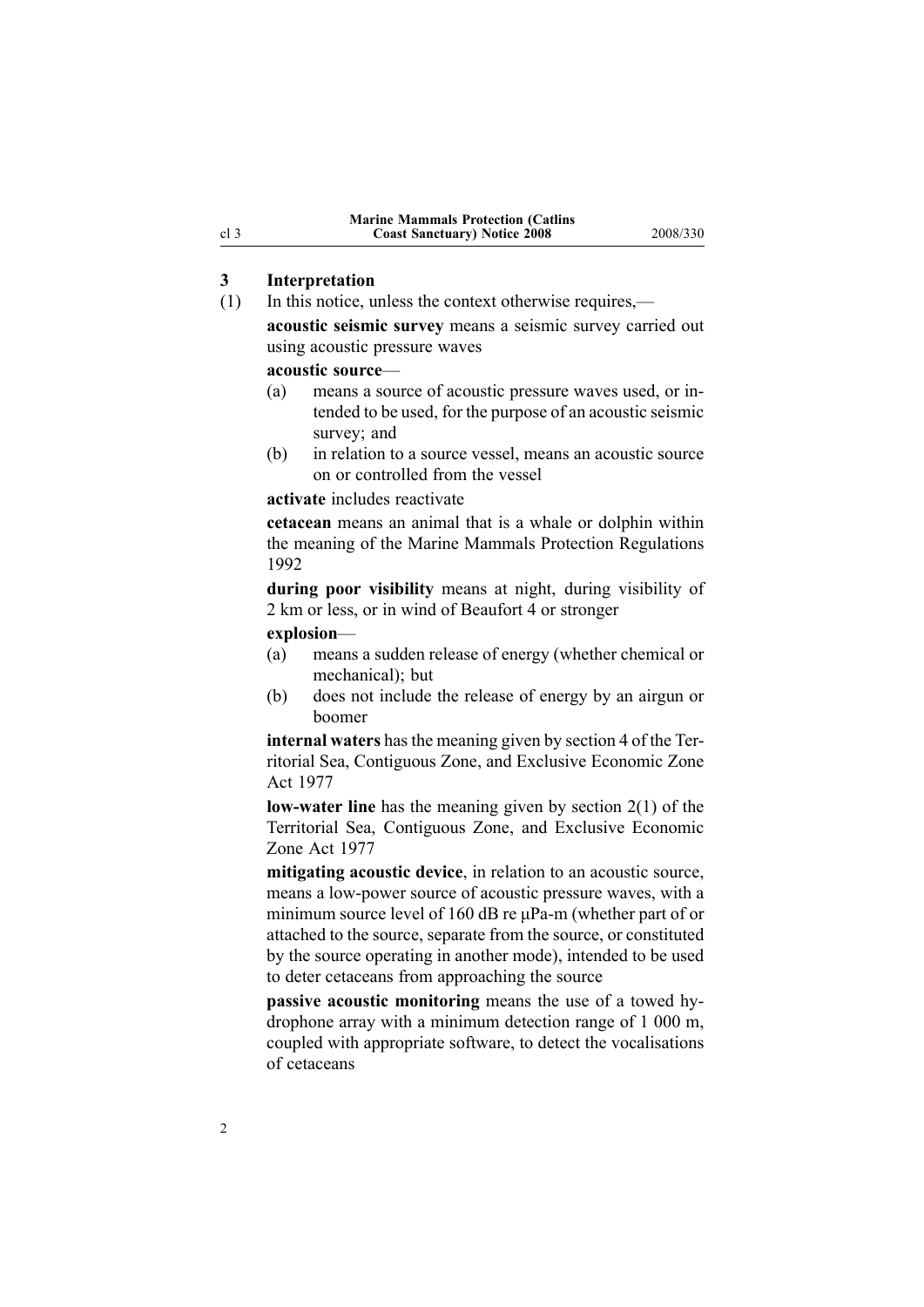<span id="page-2-0"></span>**qualified observer** means an observer trained and experienced in whale and dolphin identification and behaviour, passive acoustic monitoring techniques, and distance estimation

**seismic survey** means a survey of the geology of the seabed, the structures beneath it, or both, carried out by projecting pressure waves into the layers beneath the seabed, and detecting and measuring the reflected signals

**soft start**, in relation to an acoustic source, means the gradual increase of the source's power over <sup>a</sup> period of at least <sup>20</sup> minutes and no more than <sup>40</sup> minutes

**source of acoustic pressure waves** includes an airgun or boomer

## **source vessel—**<br>(a) means a **v**

- means a vessel on or from which an acoustic source that is being or is to be used to carry out an acoustic seismic survey is or is to be carried or controlled; and
- (b) in relation to an acoustic seismic survey, means every vessel on or from which an acoustic source that is being or is to be used for carrying out the survey is or is to be carried or controlled

**source vessel observer**, in relation to <sup>a</sup> source vessel, means <sup>a</sup> qualified observer on board the vessel

**territorial sea** has the meaning <sup>g</sup>iven by [section](http://www.legislation.govt.nz/pdfLink.aspx?id=DLM442665) <sup>3</sup> of the Territorial Sea, Contiguous Zone, and Exclusive Economic Zone Act 1977.

 $(2)$  All co-ordinates stated in this notice are expressed in accordance with the World Geodetic System (WGS 84).

### **<sup>4</sup> Place defined and declared to be marine mammal sanctuary**

- (1) All the <sup>p</sup>lace described in [Schedule](#page-9-0) <sup>1</sup> is defined for the purposes of subclause (2).
- (2) The <sup>p</sup>lace defined by subclause (1) is <sup>a</sup> marine mammal sanctuary, to be called the Catlins Marine Mammal Sanctuary.
- (3) A map of the sanctuary is set out in [Schedule](#page-9-0) 2.<br>
(4) The map set out in Schedule 2 is indicative only
- The map set out in [Schedule](#page-9-0) 2 is indicative only, and if there is <sup>a</sup> conflict between it (or the map of the sanctuary available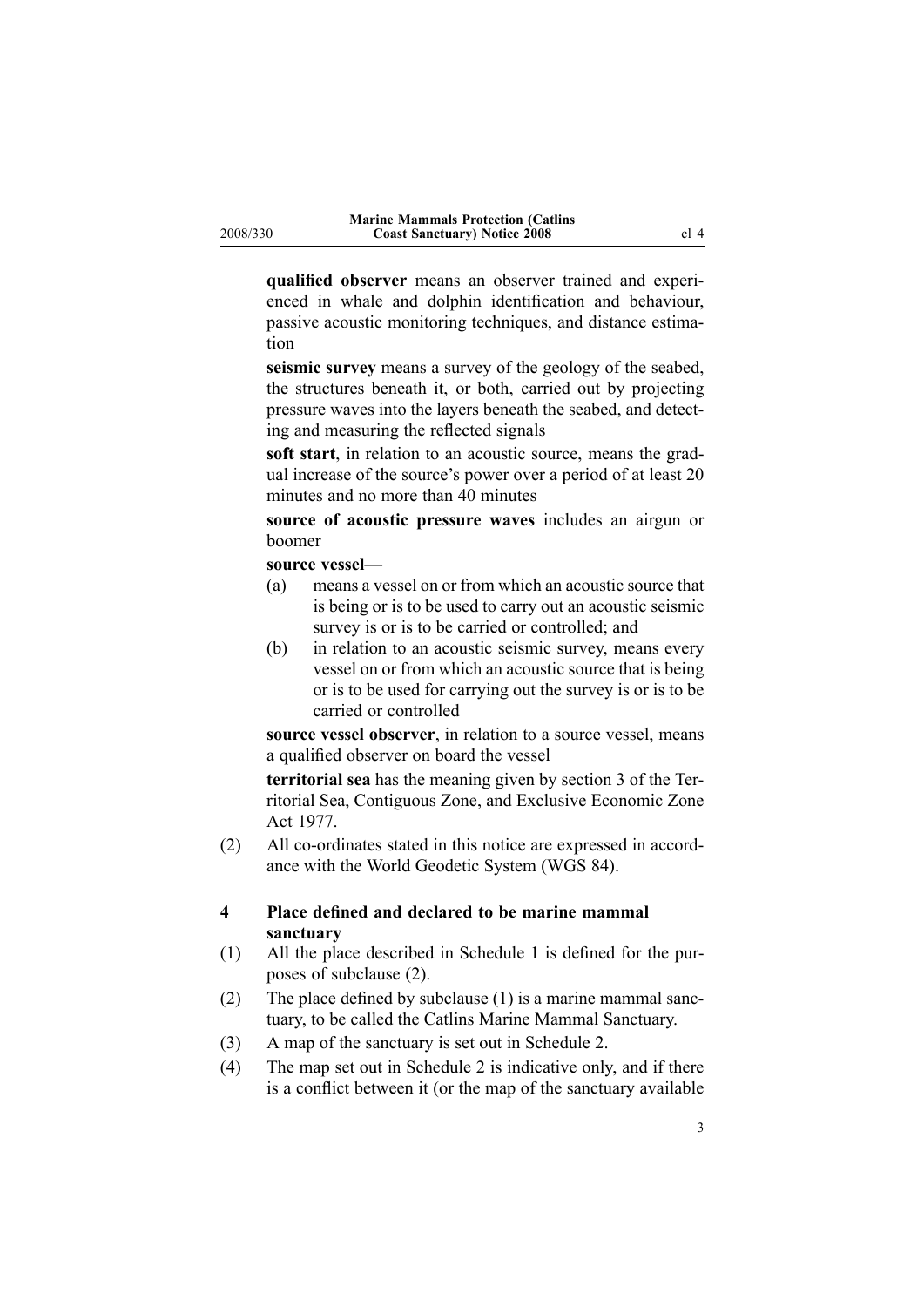<span id="page-3-0"></span>for inspection on the Internet site of the Department of Conservation) and the verbal description in [Schedule](#page-9-0) 1, the verbal description prevails.

# **5 Restrictions on seismic surveying**<br>
(1) No person may carry out a seismic s

- No person may carry out a seismic survey from a vessel in the sanctuary created by [clause](#page-2-0) 4(1) unless he or she has, at least one month before doing so,—<br>(a) notified the Head Office
	- notified the Head Office of the Department of Conservation in Wellington in writing of his or her intention to carry it out; and
	- (b) given the Director-General a written undertaking, in a form satisfactory to the Director-General, to give the Director-General, within 2 months of the completion of the survey, <sup>a</sup> written repor<sup>t</sup> on all interactions between cetaceans and—<br>(i) the source
		- (i) the source vessel or vessels used; or<br>(ii) any equipment on or operated from
		- any equipment on or operated from the source vessel or vessels used; or
		- (iii) any person on the source vessel or vessels used.
- (2) No person may carry out on or from <sup>a</sup> source vessel in the sanctuary created by [clause](#page-2-0) 4(1) <sup>a</sup> seismic survey using explosions as an acoustic source.
- (3) No person may cause an acoustic seismic survey to be carried out in the sanctuary created by [clause](#page-2-0) 4(1) using an acoustic source that is on or controlled from <sup>a</sup> source vessel unless the person ensures that, while the vessel is in the sanctuary for the purpose of carrying out the survey, all the following requirements are complied with on (or, as the case may be, in relation to) the vessel:
	- *Qualified observers*
	- (a) at all times,—<br>(i) there mu
		- there must be one qualified observer on board the source vessel; and
		- (ii) there must be on board either the source vessel or <sup>a</sup> suppor<sup>t</sup> or scouting vessel escorting it at least one further qualified observer in addition to the observer required by subparagraph (i):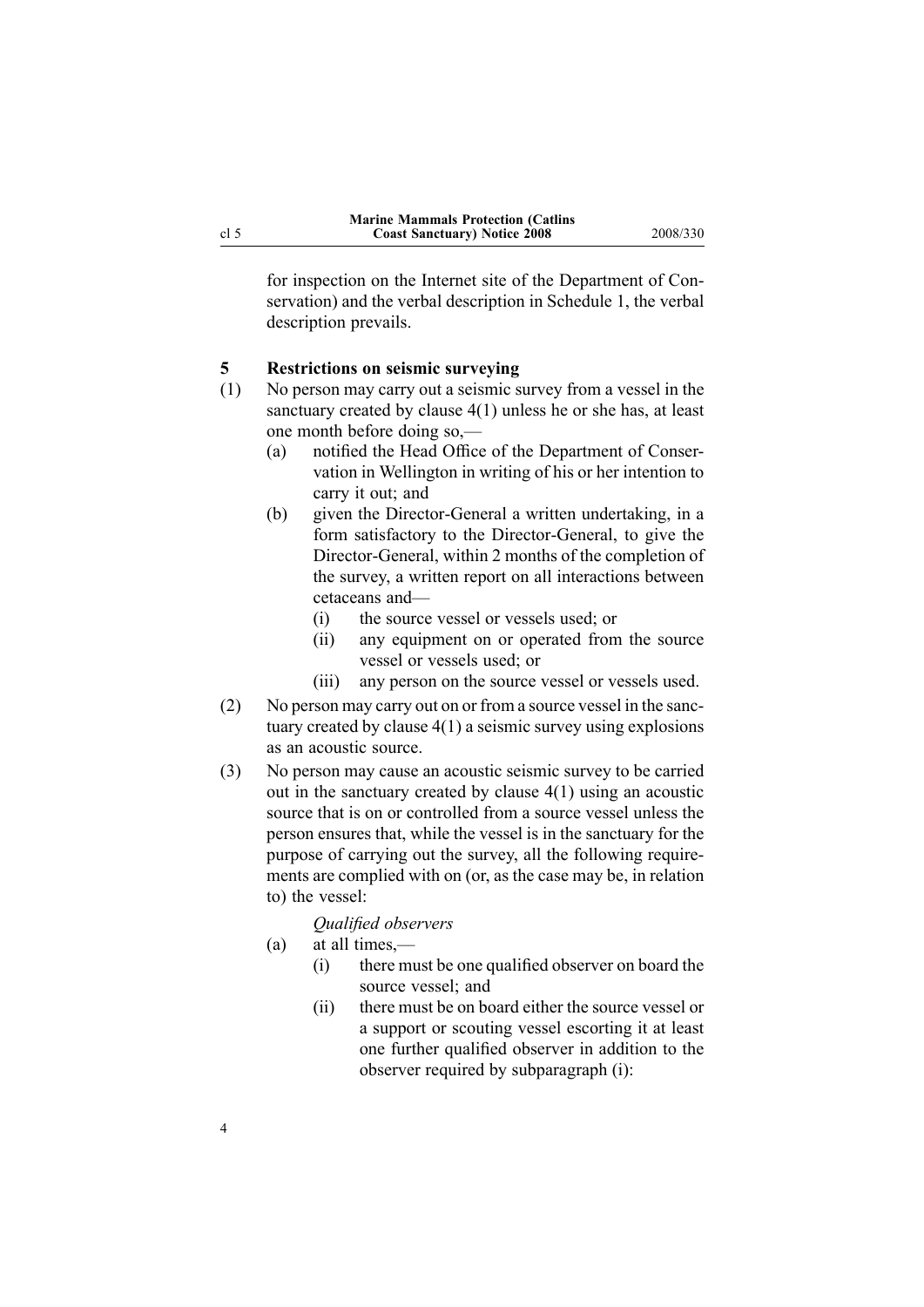- (b) at all times while the acoustic source is operating otherwise than during poor visibility, <sup>a</sup> source vessel observer must maintain <sup>a</sup> watch for cetaceans:
- (c) at all times while the acoustic source is operating during poor visibility, <sup>a</sup> source vessel observer must conduct passive acoustic monitoring:

*Possible sightings of cetaceans to be reported to qualified observer*

(d) if <sup>a</sup> person on the source vessel or <sup>a</sup> suppor<sup>t</sup> or scouting vessel escorting it who is not <sup>a</sup> qualified observer sees or detects within <sup>1</sup> <sup>000</sup> <sup>m</sup> of the source vessel anything that in his or her opinion may be <sup>a</sup> cetacean (or <sup>2</sup> or more cetaceans), he or she must promptly repor<sup>t</sup> the sighting or detection to <sup>a</sup> qualified observer, and the observer must try to identify what was seen or detected:

### *Prestart procedures*

- (e) an acoustic source must not be activated unless—<br>(i) a source vessel observer has continuously
	- a source vessel observer has continuously made visual observations all around the source vessel and source for the presence of cetaceans, from the bridge (or preferably an even higher vantage point) of the vessel , using both marine binoculars (for range estimation) and the naked eye,— $(A)$  if the water beneath the source when
		- if the water beneath the source when it is activated is less than <sup>200</sup> <sup>m</sup> deep, for at least the <sup>30</sup> minutes before the source is activated:
		- (B) if the water beneath the source when it is activated is <sup>200</sup> <sup>m</sup> deep or deeper, for at least the <sup>60</sup> minutes before the source is activated; or
	- (ii) the source is being reactivated, and <sup>a</sup> mitigating acoustic source has been running continuously (but for no more than <sup>30</sup> minutes) since the source was last shut down:
- (f) an acoustic source must not be activated during poor visibility unless—<br>(i) passive aco
	- passive acoustic monitoring for the presence of cetaceans has been carried out by <sup>a</sup> source vessel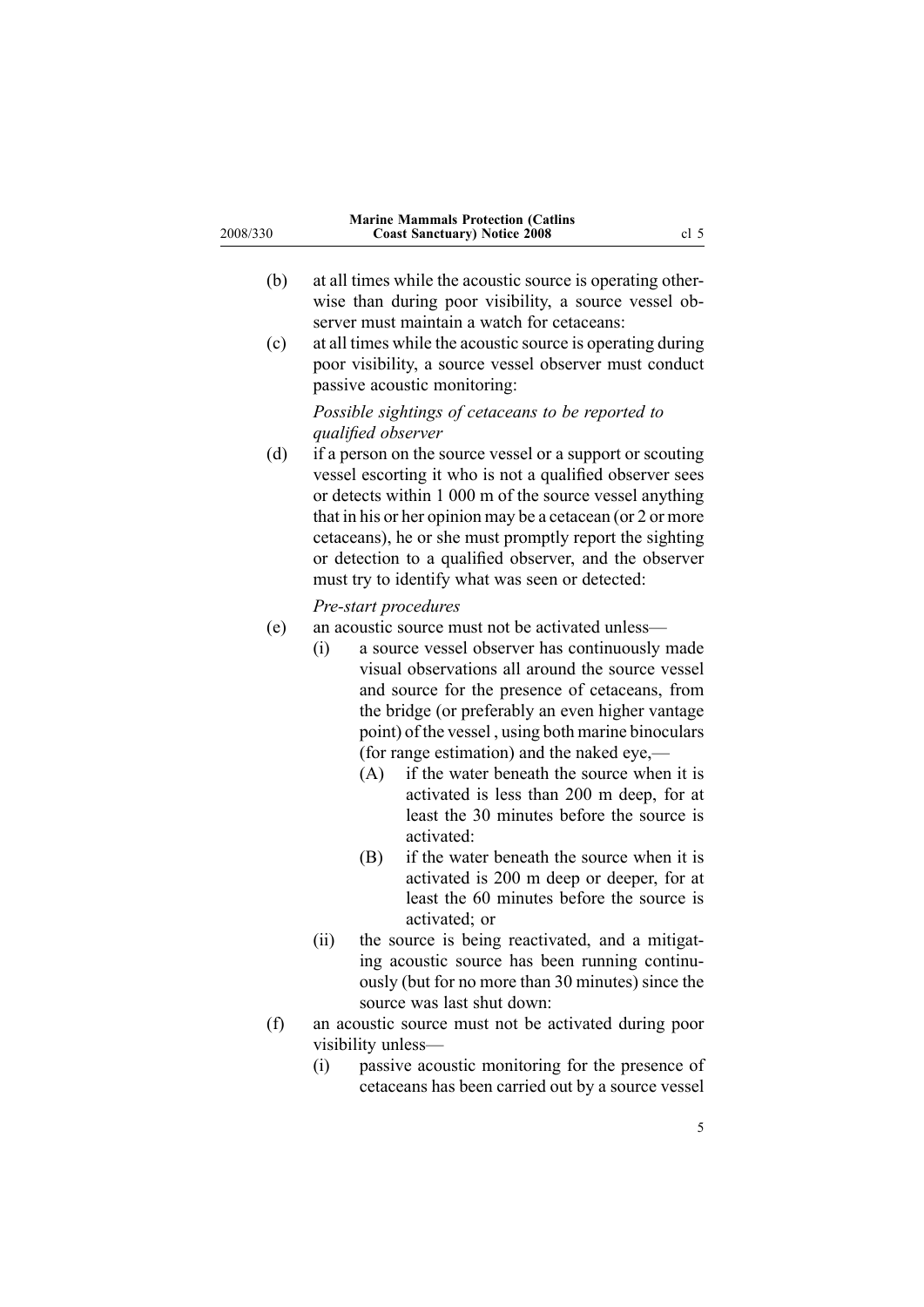observer for at least the <sup>30</sup> minutes before the source is activated; or

(ii) the source is being reactivated, and <sup>a</sup> mitigating acoustic source has been running continuously (but for no more than <sup>30</sup> minutes) since the source was last shut down:

*General restrictions on activating acoustic source*

- (g) an acoustic source must not be activated at any time excep<sup>t</sup> by soft start, unless the source is being reactivated after being shut down less than <sup>5</sup> minutes before that time:
- (h) an acoustic source must not be activated at any time if, during the previous <sup>30</sup> minutes, <sup>a</sup> qualified observer has seen a cow-calf pair of cetaceans within 1 000 m of the vessel or source:
- (i) an acoustic source must not be activated at any time if, during the previous 30 minutes, a qualified observer—<br>(i) has seen a cetacean within 500 m of the vessel or
	- has seen a cetacean within 500 m of the vessel or source; or
	- (ii) has detected <sup>a</sup> cetacean (at any distance) by passive acoustic monitoring:
- (j) an acoustic source must not be activated (otherwise than during poor visibility) unless, while it is being activated, <sup>a</sup> source vessel observer continuously makes visual observations all around the source vessel and source for the presence of cetaceans—<br>(i) from the bridge, or
	- from the bridge, or preferably an even higher vantage point; and
	- (ii) using both marine binoculars (for range estimation) and the naked eye:

*Restrictions on activating acoustic source during poor visibility*

- (k) an acoustic source must not be activated at any time during poor visibility if, during the previous <sup>24</sup> hours, 3 or more situations have arisen that—<br>(i) required the source to be shut do
	- required the source to be shut down under any of paragraphs (n) to (p) or (r) to (t); or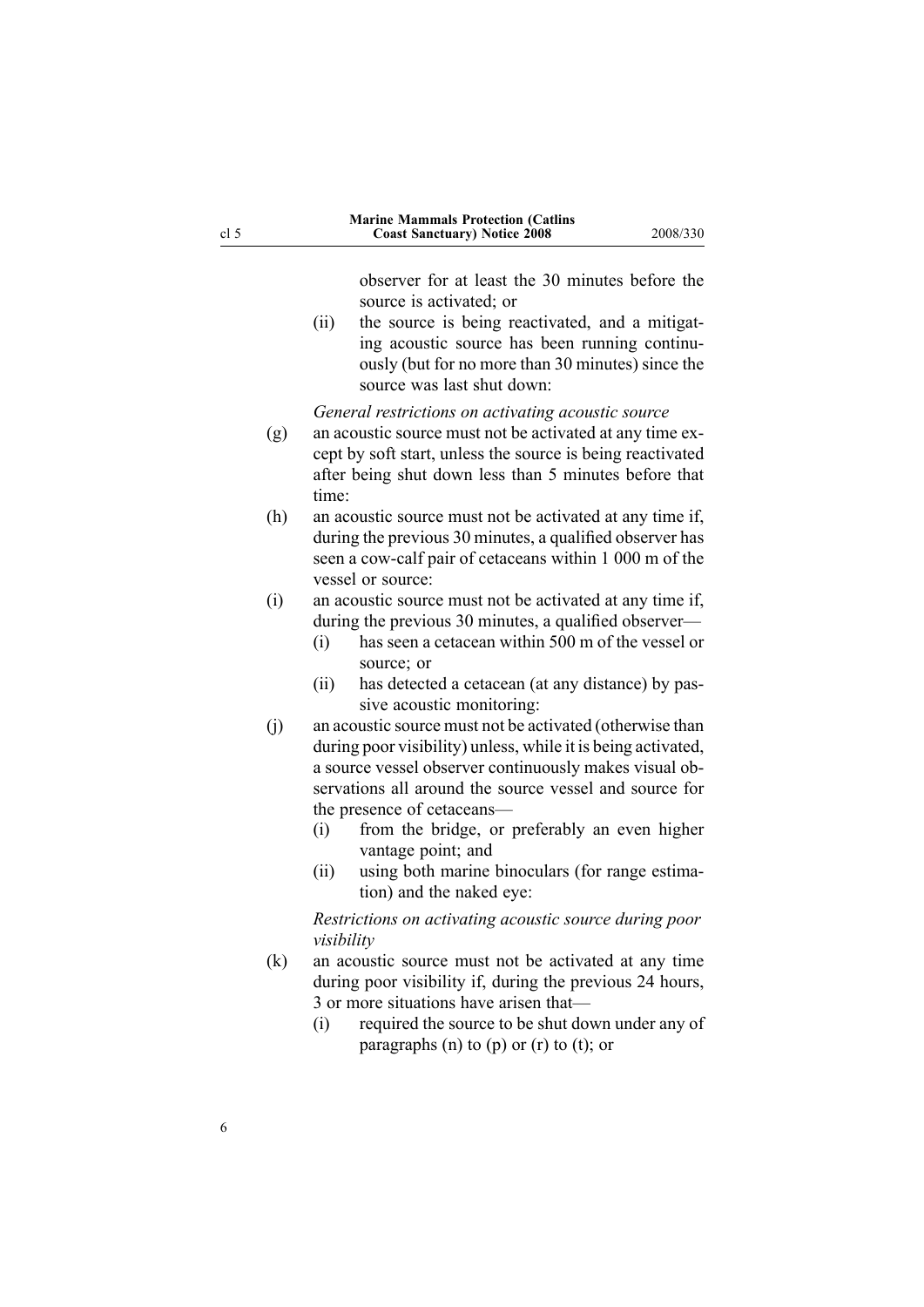| 2008/330           | <b>Marine Mammals Protection (Catlins</b><br><b>Coast Sanctuary) Notice 2008</b><br>cl <sub>5</sub>                                                                                                                                                                                                          |
|--------------------|--------------------------------------------------------------------------------------------------------------------------------------------------------------------------------------------------------------------------------------------------------------------------------------------------------------|
|                    | (ii)<br>but for the fact that it was not running, would<br>have required the source to be shut down under<br>any of those paragraphs:                                                                                                                                                                        |
| (1)                | an acoustic source must not be activated at any time                                                                                                                                                                                                                                                         |
|                    | during poor visibility if—                                                                                                                                                                                                                                                                                   |
|                    | no acoustic source on the source vessel has been<br>(i)                                                                                                                                                                                                                                                      |
|                    | active during the previous 24 hours; or                                                                                                                                                                                                                                                                      |
|                    | during the previous 2 hours, a qualified observer<br>(ii)                                                                                                                                                                                                                                                    |
|                    | has, from the source vessel or a support or scout-<br>ing vessel escorting it, seen a cetacean within<br>1 000 m of the place where the source is; or                                                                                                                                                        |
|                    | (iii)<br>during the previous 2 hours, a qualified observer<br>has, from the source vessel or a support or scout-<br>ing vessel escorting it, detected a cetacean (at any<br>distance) by passive acoustic monitoring:                                                                                        |
| (m)                | an acoustic source must not be activated during poor<br>visibility, unless passive acoustic monitoring is being<br>continuously maintained on the source vessel:                                                                                                                                             |
|                    | Requirements to cease activation                                                                                                                                                                                                                                                                             |
| (n)                | if, while an acoustic source is being activated, a qual-<br>ified observer sees a cow-calf pair of cetaceans within<br>1 000 m of the source vessel or source, activation of the<br>source must cease, and the source must be shut down<br>and not reactivated unless-                                       |
|                    | (i)<br>a qualified observer has seen the pair move to a<br>point that is more than 1 000 m from both the<br>vessel and the source, and no qualified observer<br>has seen them within 1 000 m of the source vessel<br>or source again during the 30 minutes after they<br>were seen to move to that point; or |
|                    | (ii)<br>despite continuous observation, a source vessel<br>observer has not seen them at all during the 30<br>minutes after they were last seen within 1 000<br>m of the source vessel or source by a qualified<br>observer:                                                                                 |
| $\left( 0 \right)$ | if, while an acoustic source is being activated, a quali-<br>fied observer sees a cetacean within 500 m of the source<br>vessel or source, activation of the source must cease,                                                                                                                              |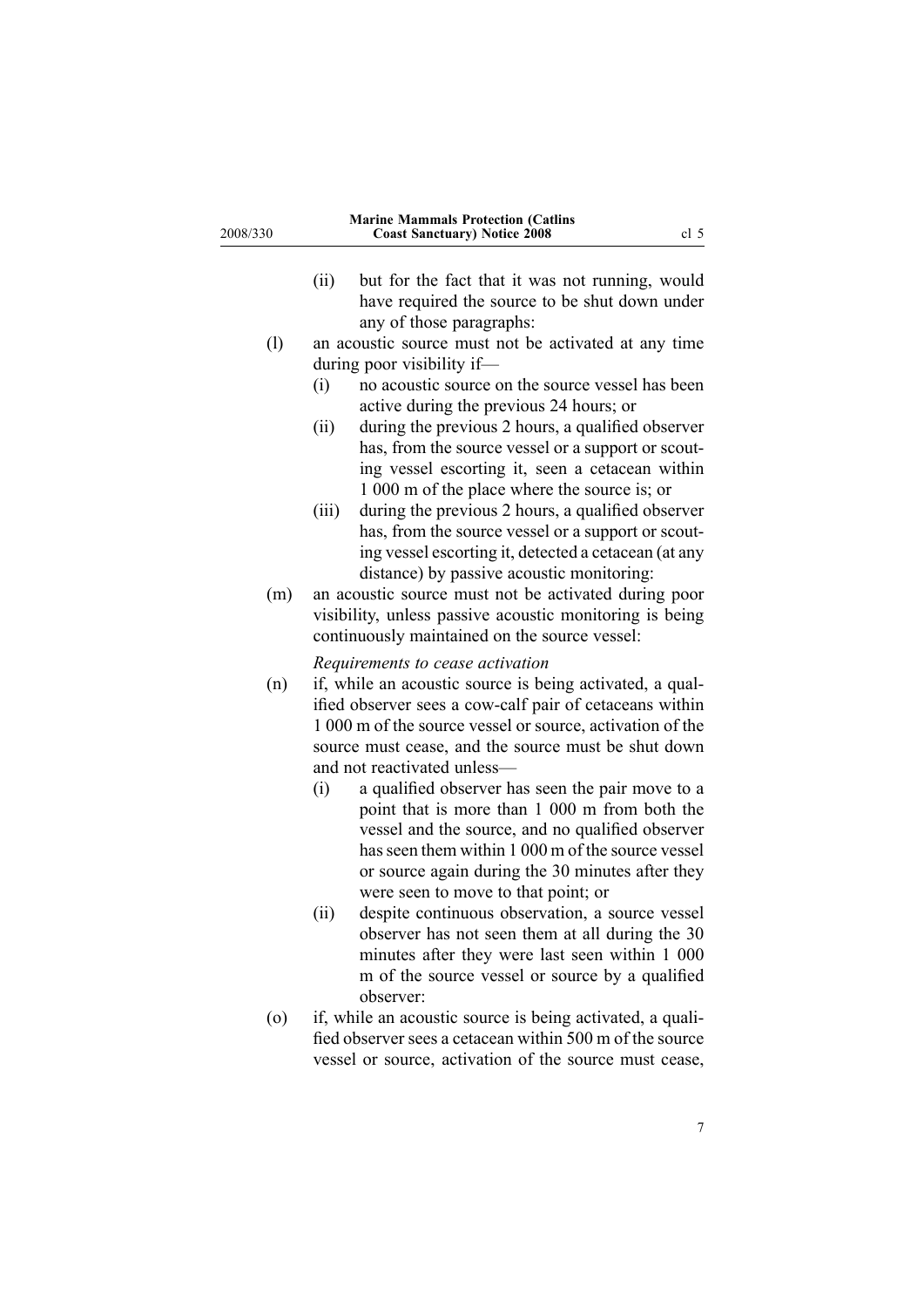and the source must be shut down and not reactivated unless—

- (i) <sup>a</sup> qualified observer has seen the cetacean move to <sup>a</sup> point that is more than <sup>500</sup> <sup>m</sup> from both the vessel and the source, and no qualified observer has seen it within <sup>500</sup> <sup>m</sup> of the source vessel or source again during the <sup>30</sup> minutes after it was seen to move to that point; or
- (ii) despite continuous observation, <sup>a</sup> source vessel observer has not seen it at all during the <sup>30</sup> minutes after it was last seen within <sup>500</sup> <sup>m</sup> of the source vessel or source by <sup>a</sup> qualified observer:
- (p) if, while an acoustic source is being activated during poor visibility, <sup>a</sup> qualified observer detects <sup>a</sup> cetacean (at any distance) by passive acoustic monitoring,—<br>(i) activation of the source must cease, and
	- activation of the source must cease, and the source must be shut down; and
	- (ii) activation must not recommence until at least <sup>30</sup> minutes after <sup>a</sup> qualified observer last detected <sup>a</sup> cetacean (at any distance) by passive acoustic monitoring:
- (q) an acoustic source shut down under any of paragraphs (n) to (p) or (r) to (t) must not be reactivated excep<sup>t</sup> by soft start, whether or not—<br>(i) a mitigating acoustic
	- a mitigating acoustic device has been running before activation begins; or
	- (ii) the source is being reactivated after being shut down for less than <sup>5</sup> minutes:

*Requirements to shut down*

- (r) if, while an acoustic source is activated, <sup>a</sup> qualified observer sees a cow-calf pair of cetaceans within 1 000 m of the source vessel or source, the source must immediately be shut down, and must not be reactivated unless—
	- (i) <sup>a</sup> qualified observer has seen the pair move to <sup>a</sup> point that is more than <sup>1</sup> <sup>000</sup> <sup>m</sup> from both the vessel and the source, and no qualified observer has seen them within <sup>1</sup> <sup>000</sup> <sup>m</sup> of the source vessel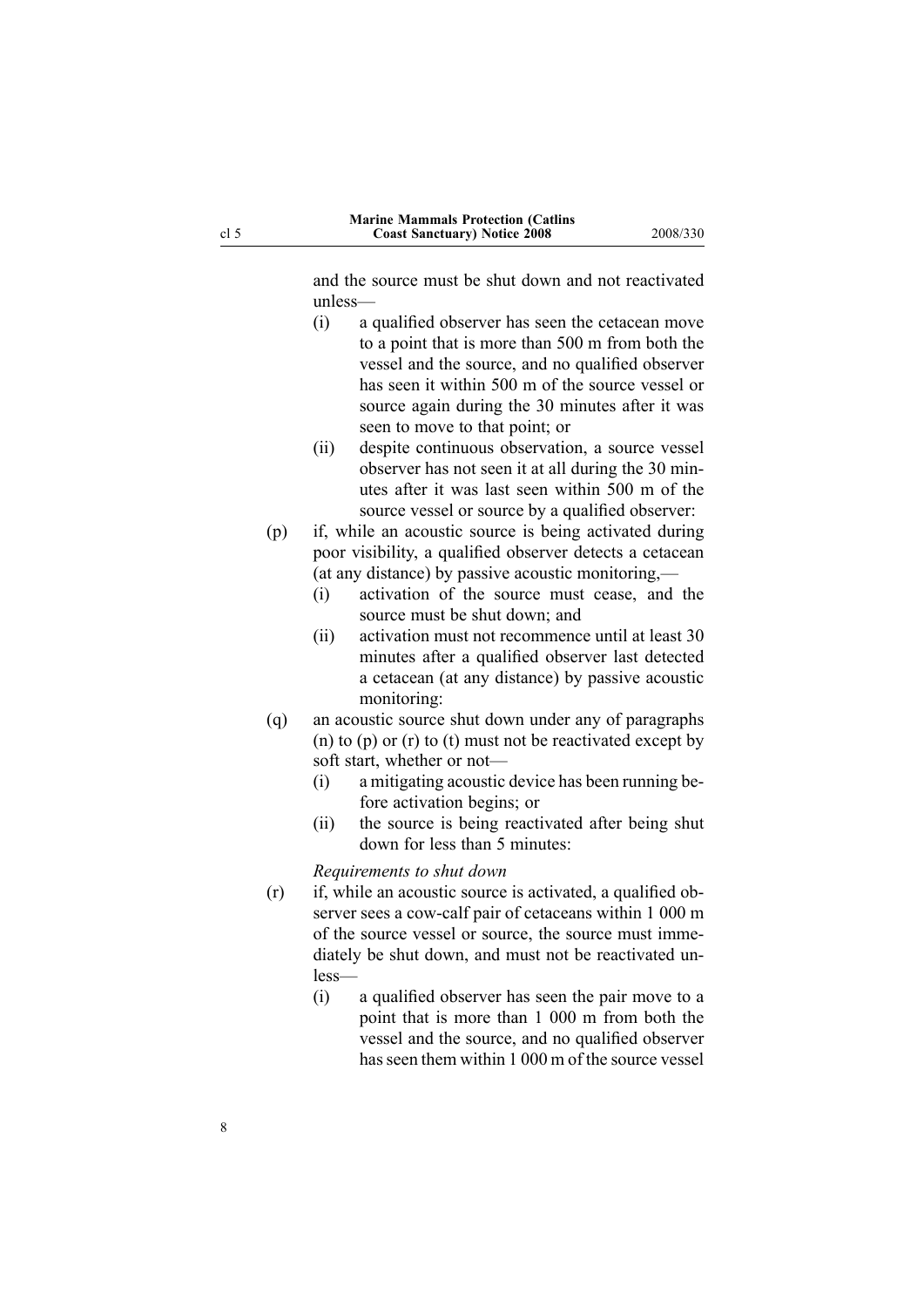| 2008/330 | <b>Marine Mammals Protection (Catlins</b><br><b>Coast Sanctuary) Notice 2008</b><br>cl 5                                                                                                                                                                                                                                                                                                                                                          |
|----------|---------------------------------------------------------------------------------------------------------------------------------------------------------------------------------------------------------------------------------------------------------------------------------------------------------------------------------------------------------------------------------------------------------------------------------------------------|
|          | or source again during the 30 minutes after they<br>were seen to move to that point; or<br>despite continuous observation, a source vessel<br>(ii)<br>observer has not seen them at all during the 30<br>minutes after they were last seen within 1 000<br>m of the source vessel or source by a qualified<br>observer:                                                                                                                           |
| (s)      | if, while an acoustic source is activated, a qualified ob-<br>server sees a cetacean within 500 m of the source vessel<br>or source, the source must immediately be shut down,<br>and must not be reactivated unless-                                                                                                                                                                                                                             |
|          | (i)<br>a qualified observer has seen the cetacean move<br>to a point that is more than 500 m from both the<br>vessel and the source, and no qualified observer<br>has seen it within 500 m of the source vessel or<br>source again during the 30 minutes after it was<br>seen to move to that point; or                                                                                                                                           |
|          | despite continuous observation, a source vessel<br>(ii)<br>observer has not seen it at all during the 30 min-<br>utes after it was last seen within 500 m of the<br>source vessel or source by a qualified observer:                                                                                                                                                                                                                              |
| (t)      | if, while an acoustic source is activated during poor visi-<br>bility, a qualified observer detects a cetacean (at any dis-<br>tance) by passive acoustic monitoring,-<br>activation of the source must cease, and the<br>(i)<br>source must be shut down; and<br>(ii)<br>activation must not recommence until at least 30<br>minutes after a qualified observer last detected<br>a cetacean (at any distance) by passive acoustic<br>monitoring: |
| (u)      | Use of mitigating acoustic devices<br>a mitigating acoustic device must not be run except<br>when no acoustic source is being used for data acqui-<br>sition (for example, during manoeuvring of the source<br>vessel concerned):                                                                                                                                                                                                                 |
| (v)      | a mitigating acoustic device-<br>must not be run for a continuous period of more<br>(i)<br>than 30 minutes; and                                                                                                                                                                                                                                                                                                                                   |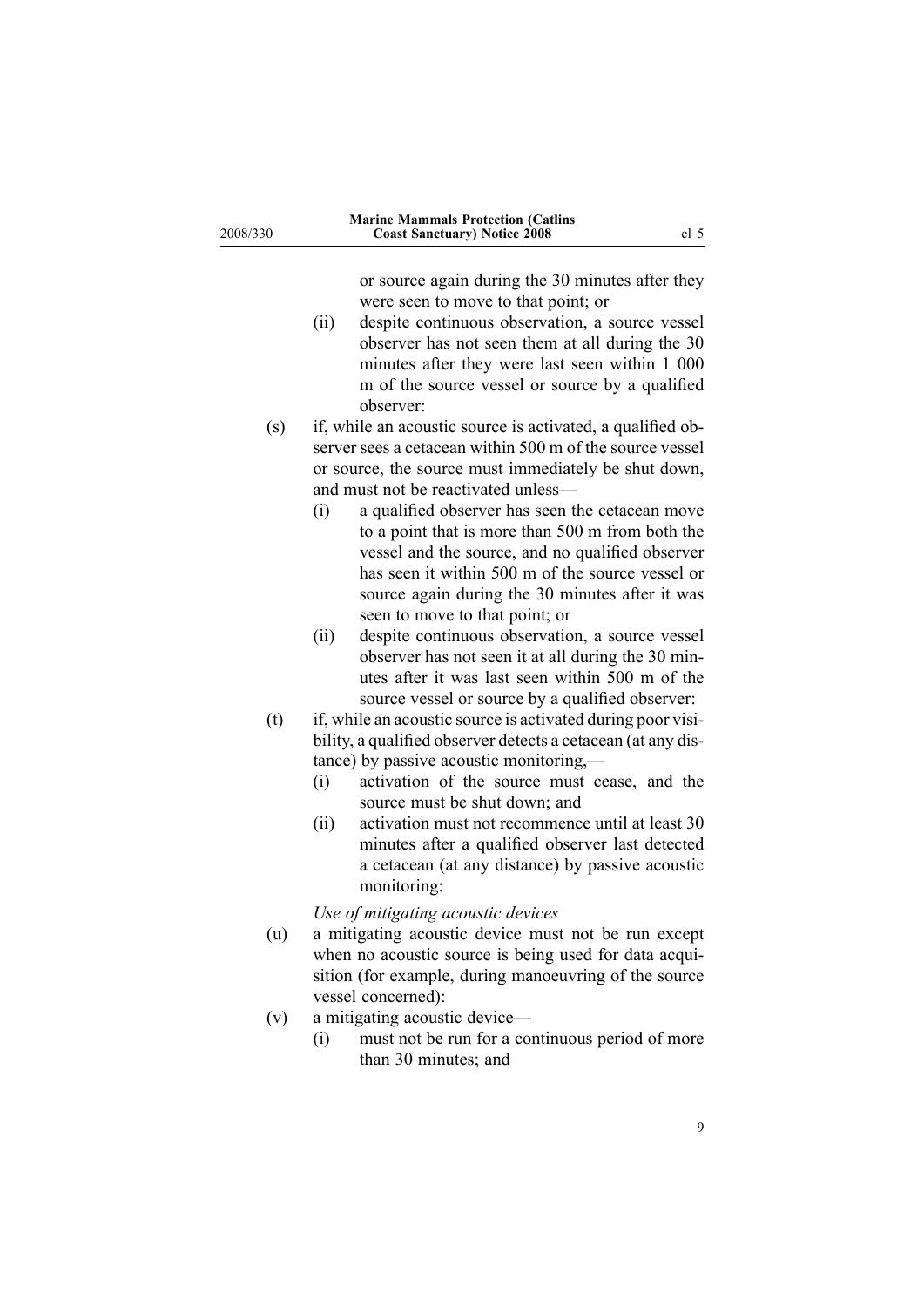<span id="page-9-0"></span>

| Schedule 1 | <b>Marine Mammals Protection (Catlins)</b><br><b>Coast Sanctuary</b> ) Notice 2008 | 2008/330 |
|------------|------------------------------------------------------------------------------------|----------|
|            |                                                                                    |          |

- (ii) must not be activated until at least <sup>30</sup> minutes after it was last shut down:
- (w) while <sup>a</sup> mitigating acoustic device is running, <sup>a</sup> source vessel observer must continuously make visual observations all around the source vessel and source for the presence of cetaceans.
- (4) Paragraphs (e) and (f) of subclause (3) are cumulative.<br>(5) Paragraphs (n) to (t) of subclause (3) do not limit or
- Paragraphs (n) to (t) of subclause (3) do not limit or affect paragraphs (g) to (m) of that subclause.
- (6) Paragraph (q) of subclause (3) overrides paragrap<sup>h</sup> (g) of that subclause.

## **Schedule 1** cl [4\(1\)](#page-2-0) **Catlins Marine Mammal Sanctuary**

All the areas of the sea enclosed—<br>(a) by the line of mean high-

- by the line of mean high-water springs from a point on Three Brother's Point (at approximately 46°39.74′S and 169°12.28′E) by <sup>a</sup> line running in <sup>a</sup> southerly direction to <sup>a</sup> point at sea (at approximately 46°44.74′S and 169°12.28′E), thence by <sup>a</sup> line running in <sup>a</sup> westerly direction to <sup>a</sup> point at sea (at approximately 46°43.30′S and 168°31.09′E), thence by <sup>a</sup> line running in <sup>a</sup> northerly direction to <sup>a</sup> point marked by the line of mean high-water springs on Bushy Point (at approximately 46°36.37′S and 168°31.09′E); and
- (b) by the line of mean high-water springs alongshore in an east-west direction between the point on Bushy Point (at approximately 46°36.37′S and 168°31.09′E) to the point on Three Brother's Point (at approximately 46°39.74′S and 169°12.28′E).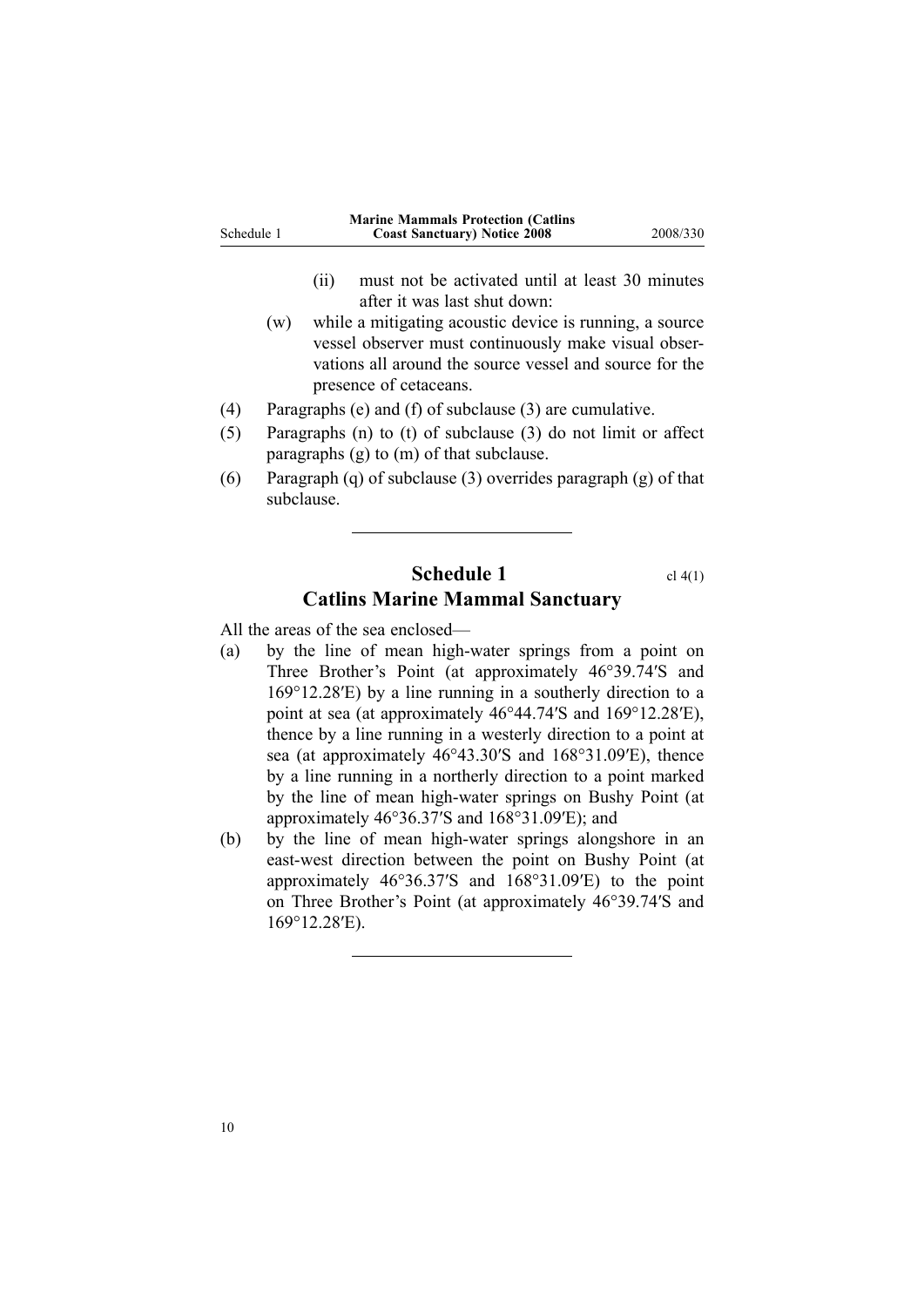

<span id="page-10-0"></span>2008/330

# **Schedule 2** cl [4\(3\)](#page-2-0)



11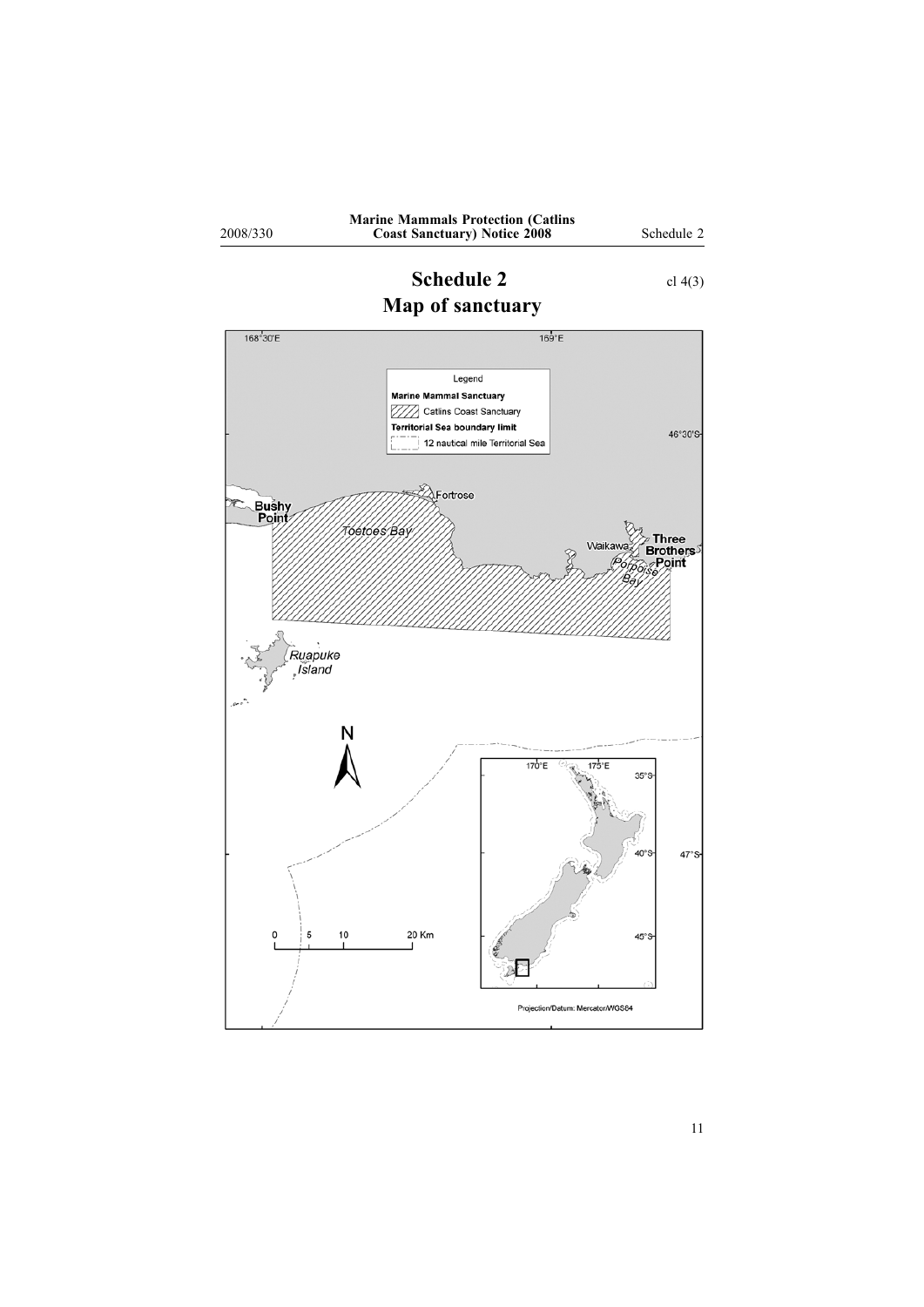Dated at Wellington this 23rd day of September 2008.

Steve Chadwick, Minister of Conservation.

Harry Duynhoven, for Minister of Energy.

Jim Anderton, Minister of Fisheries.

Annette King, Minister of Transport.

### **Explanatory note**

This note is not part of the notice, but is intended to indicate its gen*eral effect.*

This notice, which comes into force <sup>28</sup> days after notification in the *Gazette*, creates <sup>a</sup> marine mammal sanctuary along <sup>a</sup> par<sup>t</sup> of the south coast of the South Island, and restricts seismic surveys in the sanctuary. The sanctuary includes areas where Hector's dolphins are found. <sup>A</sup> map of the sanctuary is available for inspection on the Internet site of the Department of Conservation at www.doc.govt.nz.